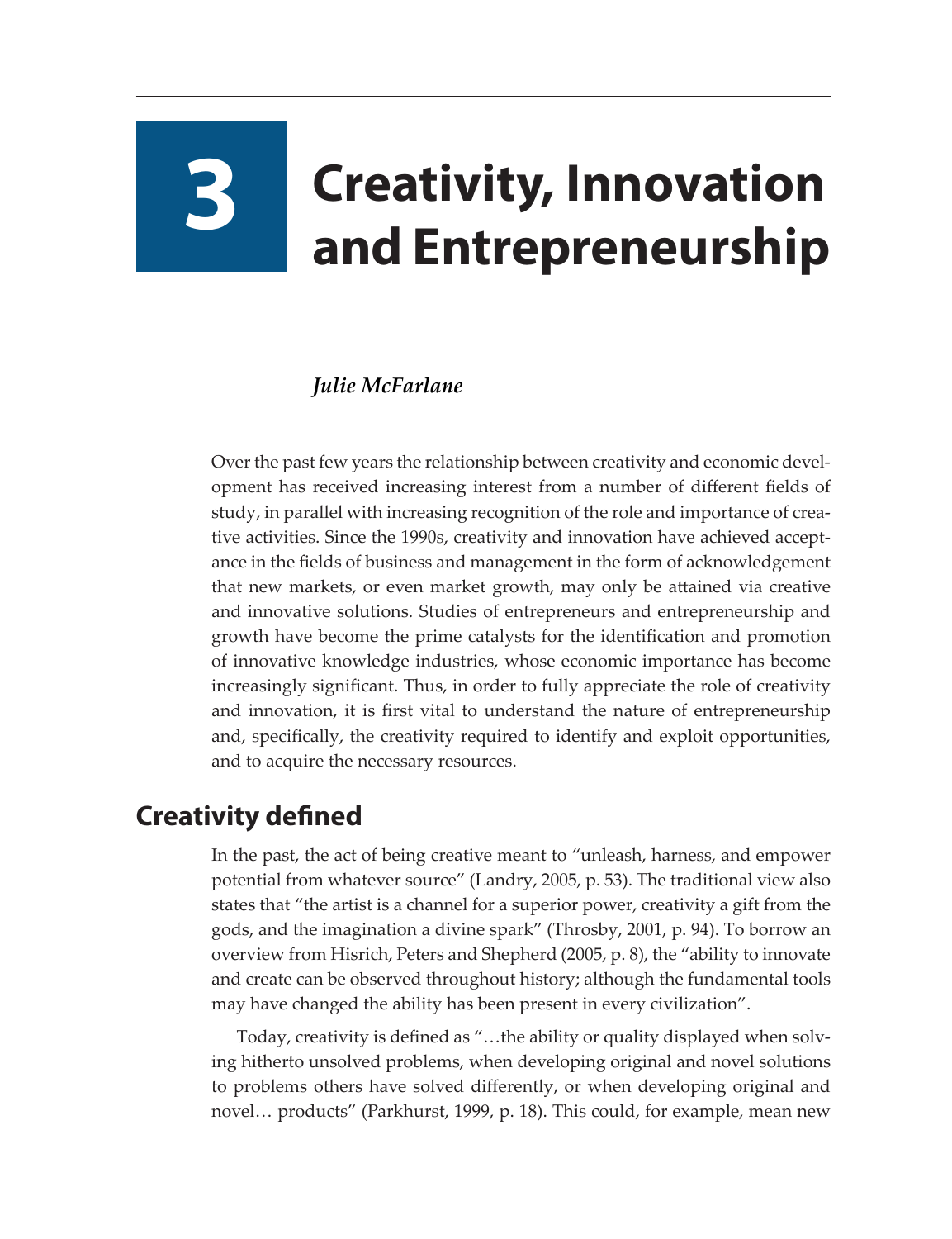processes to help us do something better, or ideas for new ways to use existing products. It could also mean new services to supply to new or existing customers and, of course, it can mean new ways of thinking about things, encompassing.

**Flexibility**: Willing to look at an issue from many angles, not set in our ways **Originality**: Attempts to find non-typical responses to problems **No-judgment**: Not rejecting a potential solution without giving it appropriate consideration

This shift in theory leads to a move away from Feldman's (1979, p. 660) elitist view that creativity is only for the gifted.

The **elitist** view sees creativity as an individual spiritual experience; an innate ability that cannot be harnessed. In the **developmental** view, creativity is in us all, not a select few, and is more a problem-solving process that can be learned, practised and applied by anyone.

Instead, creativity is seen as a process, not an event, and as something that can be harnessed and supported. Creativity is not a minority phenomenon, but can be developed in anyone, as it involves engaging in a problem-solving process more than expressing innate, special ability. In other words, it may be out of the ordinary but it can be learned, practised and applied by anyone. Thus what was once considered the work of the artist-genius became democratised. Today, we all aspire to be creative in some respect. Even so, the value of individual skill and talent in innovation must still be recognized, and should be cultivated more intensely than ever before.

Edward de Bono (2008), a theorist of creativity, noted that the process of creativity does not just happen in a flash of inspiration. Individuals, entrepreneurs, teams and business don't just sit waiting for the "lightbulb moment"; instead, he argues that they approach their problem systematically. He developed "The Six Thinking Hats" technique to aid this process. The basic premise is for an individual or project team to learn how to separate thinking into six clear functions and roles by "wearing one hat at a time" when considering a problem. Each role is identified with a symbolic thinking hat in a different colour. By mentally wearing and switching hats, teams can easily focus or redirect their thoughts, conversation, or meeting. At any one time, everyone will wear the same colour of hat, or in other words, everyone will look at the problem at hand from only one perspective, which at any given time is the perspective indicated by the hat being worn (see Figure 3.1).

For example, the blue hat differs from the thinking represented by the other hats because it is involved with directing the thinking process itself. The blue hat is used whenever the next hat is to be used. Usually, this hat will be used in the following types of circumstances: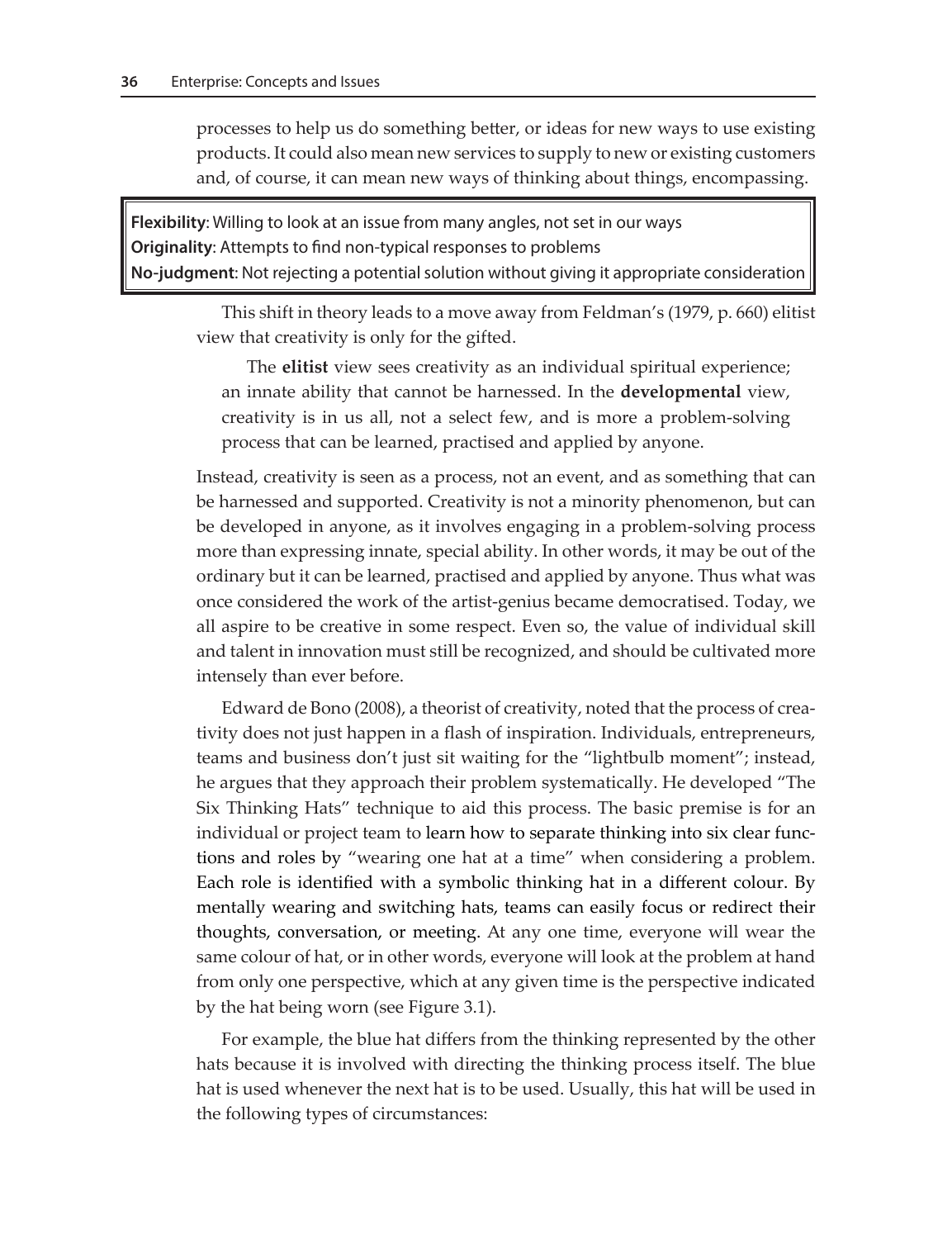### **1 At the outset of a discussion**

*Let's decide what we want to think about and which hats will we use?*

#### **2 At a midpoint to restate the thinking goal**

*I think we are getting away from what we want to talk about. Can someone redirect the conversation?*

# **3 At the end, to summarise what thinking has been done**

**Think of one sentence to sum up today's activities** 

*Adapted from:* De Bono, E. (2008) *Six Frames For Thinking about Information*. London: Vermilion. p. 19).

| The White Hat calls for information known or needed. "The facts, just the facts."                                                                                                                                                   |
|-------------------------------------------------------------------------------------------------------------------------------------------------------------------------------------------------------------------------------------|
| The Yellow Hat symbolizes brightness and optimism. Under this hat you explore the<br>positives and probe for value and benefit.                                                                                                     |
| The Black Hat is judgement – the devil's advocate or why something may not work.<br>Spot the difficulties or dangers; where things might go wrong. Probably the most<br>powerful and useful of the Hats, but a problem if overused. |
| The Red Hat signifies feelings, hunches and intuition. When using this hat you can<br>express emotions and feelings and share likes, dislikes, loves and hates.                                                                     |
| The Green Hat focuses on creativity; the possibilities, alternatives and new ideas. It's<br>an opportunity to express new concepts and new perceptions.                                                                             |
| The Blue Hat is used to manage the thinking process. It's the control mechanism that<br>ensures the Six Thinkging Hats <sup>®</sup> guidelines are observed.                                                                        |

#### **Figure 3.1:** De Bono's Six Thinking Hats (2008)

*Adapted from:* De Bono, E. (2008), *Six Frames For Thinking about Information*. London: Vermilion.

The hats themselves can be used singly at any point in thinking, but the blue hat facilitates the discussion. The rest of the hats are used to direct and switch thinking. They are used to question in different ways, as De Bono explains:

# **Design sequence example**

For example, the **yellow hat** (representing sunny optimism) followed by the **black hat**  (caution), may ne used to assess a new idea. The **black hat** (caution) followed by the **green hat** (new ideas) may also be used to improve a design. Also, the **red** and **white** hats are best for comparing facts and opinion, and the **black**, **yellow** and **green** are best used when comparing and synthesising ideas.

*Adapted from:* De Bono, E. (2008), *Six Frames For Thinking about Information*. London: Vermilion.